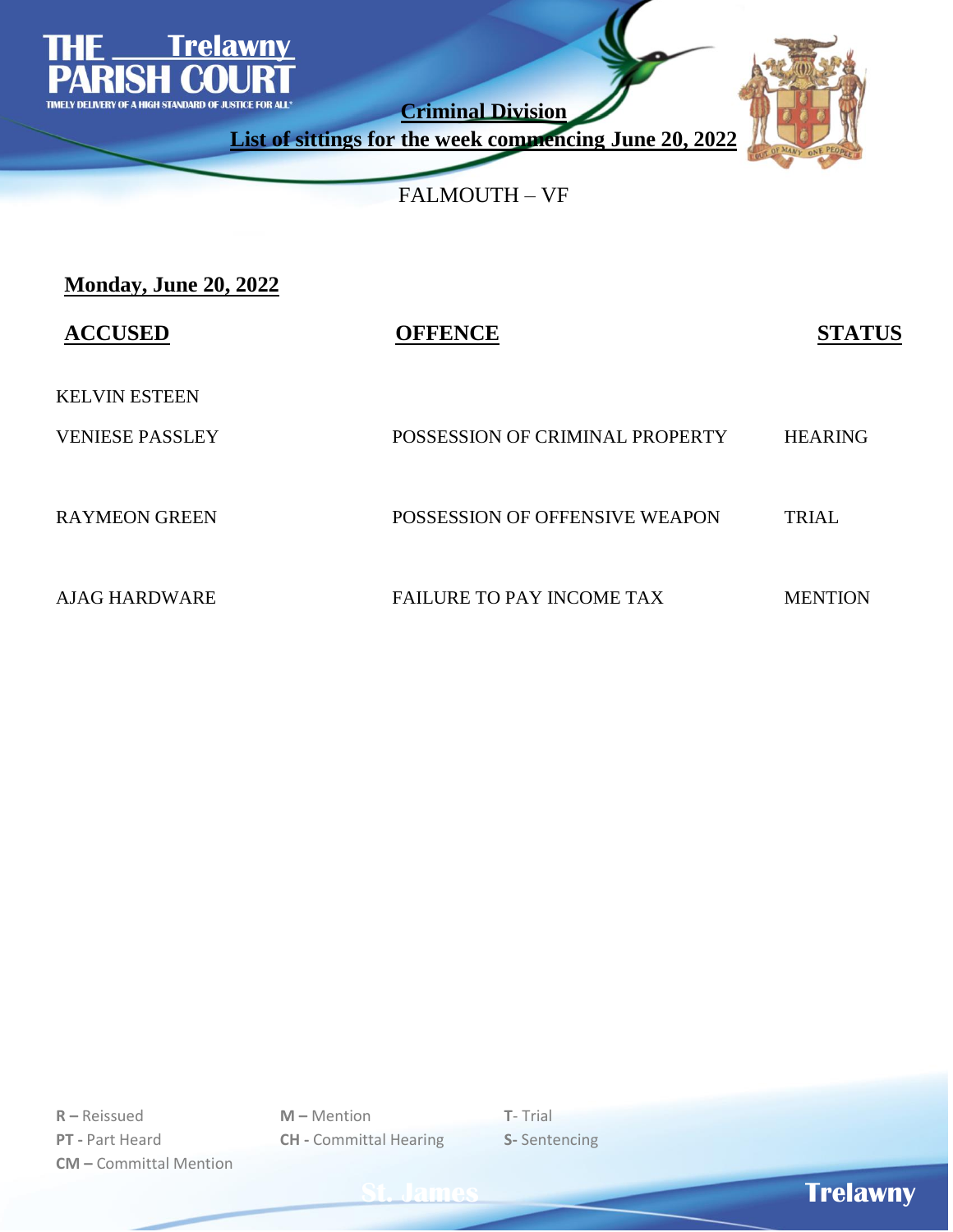

**List of sittings for the week commencing June 20, 2022**



CLARKS TOWN – RL

## **Monday, June 20, 2022**

| <b>ACCUSED</b>         | <b>OFFENCE</b>           | <b>STATUS</b>  |
|------------------------|--------------------------|----------------|
| <b>ROHAN RUSSEL</b>    | <b>INDECENT ASSAULT</b>  | <b>MENTION</b> |
| <b>LAZANNA SURGEON</b> | <b>RAPE</b>              | <b>HEARING</b> |
| <b>NASAKU TYRELL</b>   | <b>RAPE</b>              | <b>HEARING</b> |
| <b>ANTHONY BARNES</b>  | <b>CONTEMPT OF COURT</b> | <b>MENTION</b> |

**R –** Reissued **M –** Mention **T**- Trial **PT -** Part Heard **CH -** Committal Hearing **S-** Sentencing **CM –** Committal Mention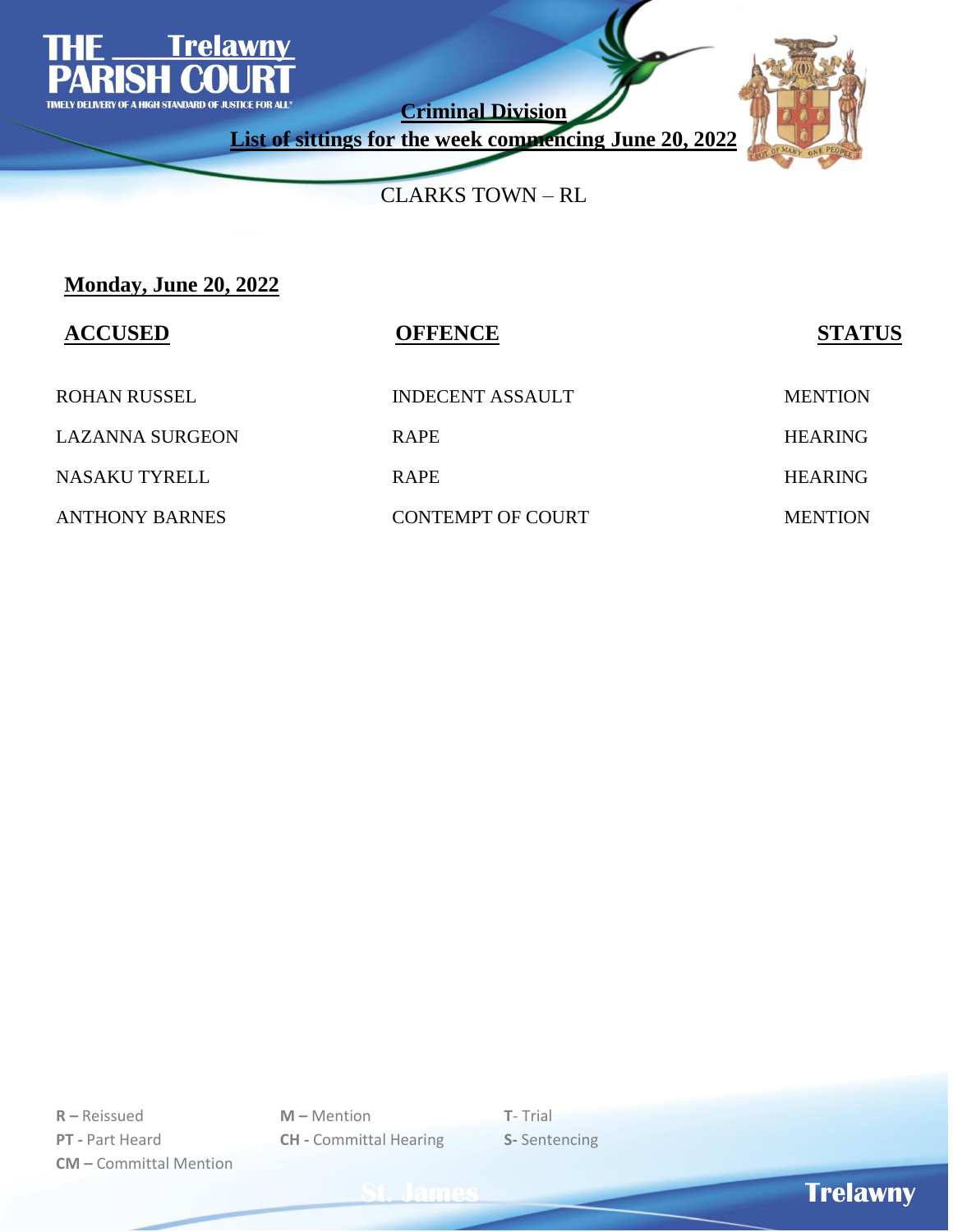

**List of sittings for the week commencing June 20, 2022**



ULSTER SPRING – VF

## **Tuesday, June 21, 2022**

| <b>ACCUSED</b>          | <b>OFFENCE</b>                | <b>STATUS</b>     |
|-------------------------|-------------------------------|-------------------|
| <b>KEMAR SMALLING</b>   | UNLAWFUL WOUNDING             | <b>TRIAL</b>      |
| <b>DONOVAN DUNKLEY</b>  | UNLAWFUL WOUNDING             | <b>MENTION</b>    |
| <b>LUDLAW MCKOY</b>     | UNLAWFUL WOUNDING             | <b>PART HEARD</b> |
| PRINCE FERGUSON         | <b>BREACH OF CURFEW ORDER</b> | <b>TRIAL</b>      |
| <b>DWIGHT LODGE</b>     | UNLAWFUL WOUNDING             | <b>MENTION</b>    |
| <b>ANCINE MCKENZIE</b>  | PRAEDIAL LARCENY              | <b>PART HEARD</b> |
| <b>KIMROY HYATT</b>     | WOUNDING WITH INTENT ETAL     | <b>MENTION</b>    |
| <b>KEVON DOWNER</b>     | <b>ASSAULT OB HARM</b>        | <b>RE-ISSUE</b>   |
| <b>TYRONE PATRICK</b>   | <b>ASSAULT OB HARM ETAL</b>   | <b>MENTION</b>    |
| <b>GABRIEL TOWNSEND</b> | <b>CHILD NEGLECT</b>          | <b>MENTION</b>    |
| <b>ROBERT TURNER</b>    | <b>CRUELTY TO CHILD</b>       | <b>MENTION</b>    |
| <b>ANTHONY LINTON</b>   | UNLAWFUL WOUNDING             | <b>MENTION</b>    |
| <b>TOMMY SAWYERS</b>    | UNLAWFUL WOUNDING             | <b>MENTION</b>    |

**R –** Reissued **M –** Mention **T**- Trial **PT -** Part Heard **CH -** Committal Hearing **S-** Sentencing **CM –** Committal Mention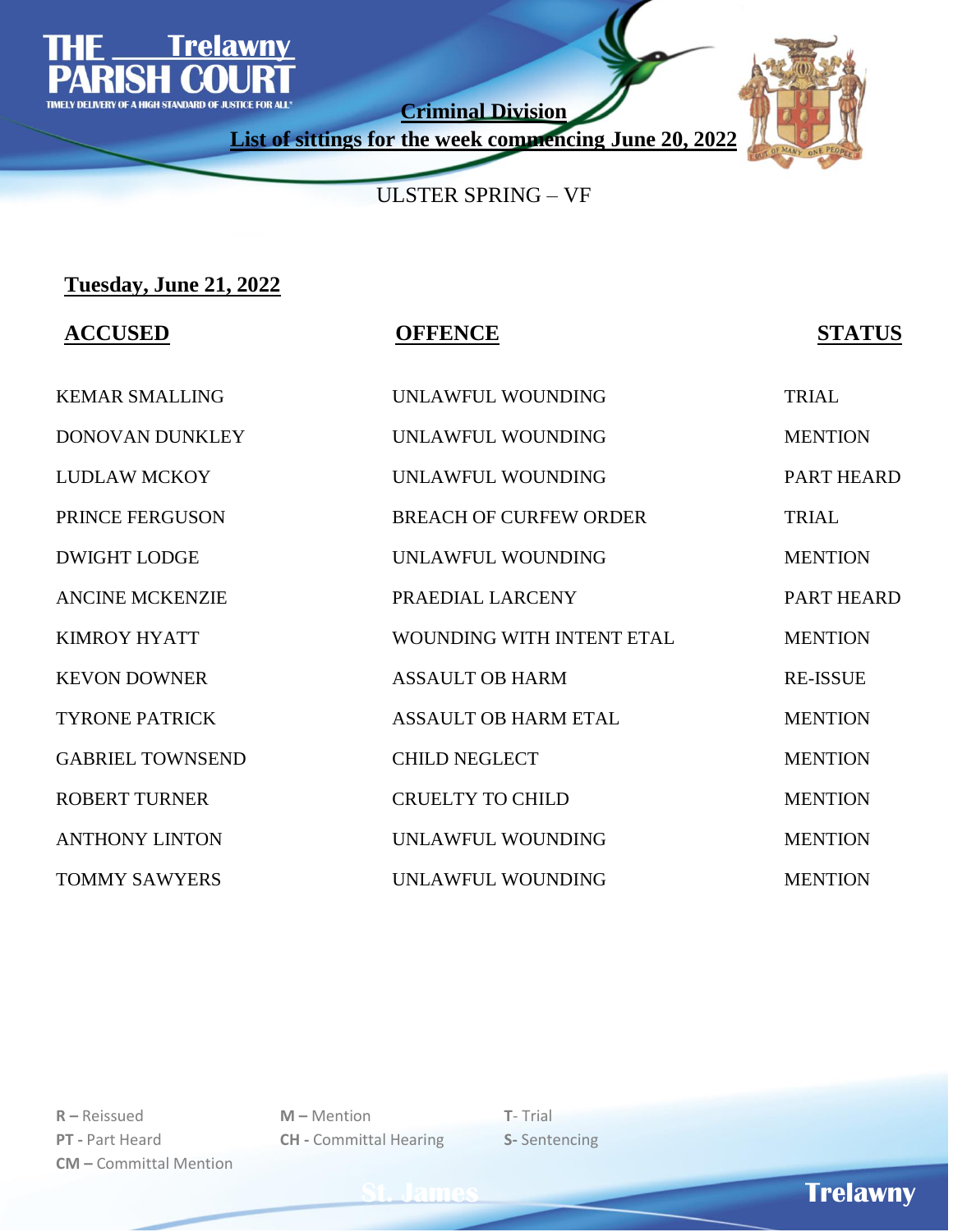

**List of sittings for the week commencing June 20, 2022**



CLARKS TOWN – RL

**Tuesday, June 21, 2022**

**ACCUSED OFFENCE STATUS**

JOWAYNE SIMPSON RECEIVING STOLEN PROPERTY MENTION

**R –** Reissued **M –** Mention **T**- Trial **PT -** Part Heard **CH -** Committal Hearing **S-** Sentencing **CM –** Committal Mention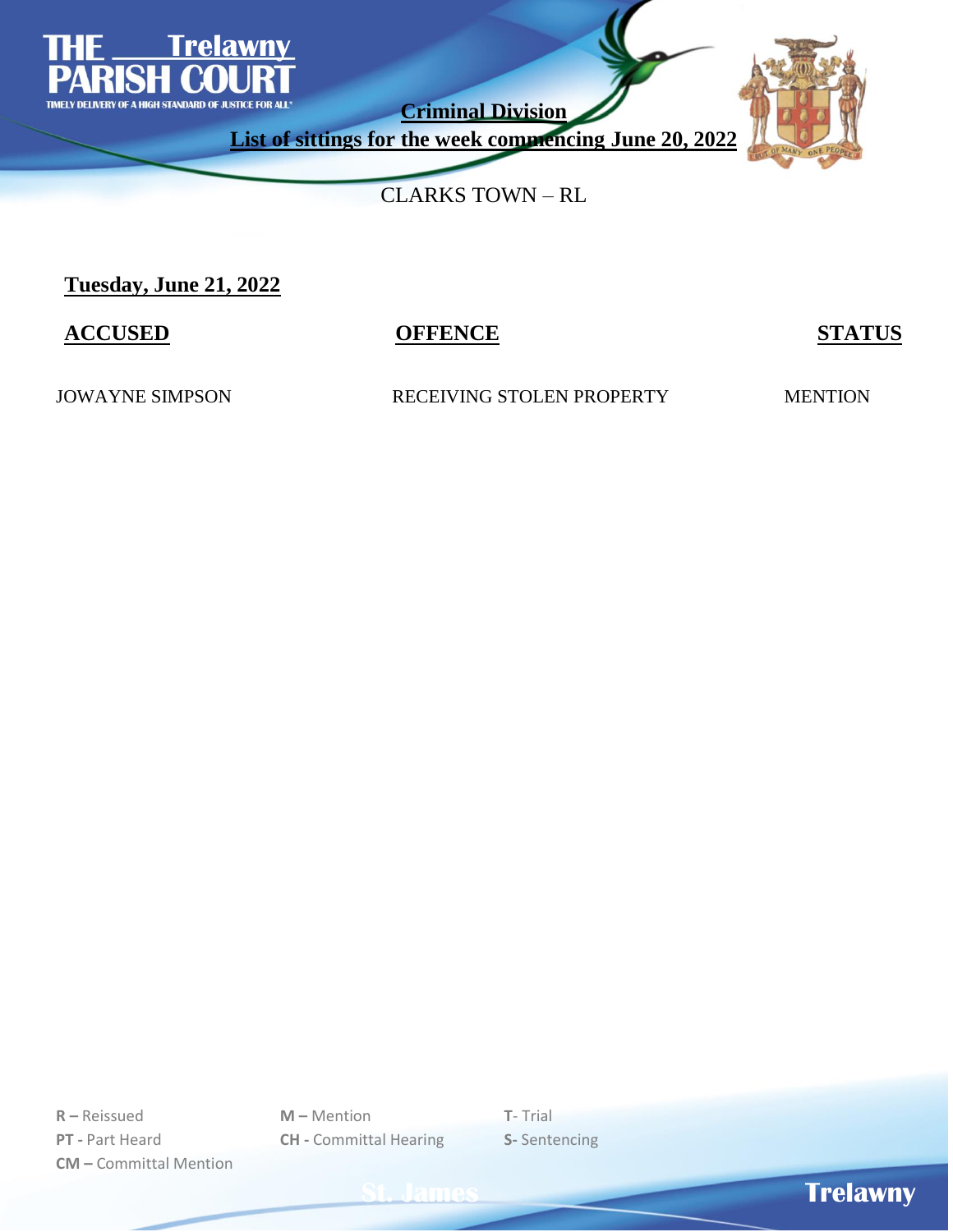

**List of sittings for the week commencing June 20, 2022**



FALMOUTH – VF

**Wednesday, June 22, 2022**

| <b>ACCUSED</b>          | <b>OFFENCE</b>               | <b>STATUS</b>   |
|-------------------------|------------------------------|-----------------|
| <b>ROMARIO MURRAY</b>   | POSSESSION OF ID INFORMATION | <b>MENTION</b>  |
| LESHANE DAVY            | POSSESSION OF ID INFORMATION | <b>MENTION</b>  |
| <b>RICARDO THOMPSON</b> | POSSESSION OF ID INFORMATION | <b>MENTION</b>  |
| <b>SANJAY MORGAN</b>    | POSSESSION OF ID INFORMATION | <b>MENTION</b>  |
| <b>GEOVAN ALLEN</b>     | POSSESSION OF ID INFORMATION | <b>RE-ISSUE</b> |
| DEMARIO WALTERS         | POSSESSION OF ID INFORMATION | <b>MENTION</b>  |
| <b>CEYMOUR THOMAS</b>   | <b>INCEST ETAL</b>           | <b>MENTION</b>  |

**R –** Reissued **M –** Mention **T**- Trial **PT -** Part Heard **CH -** Committal Hearing **S-** Sentencing **CM –** Committal Mention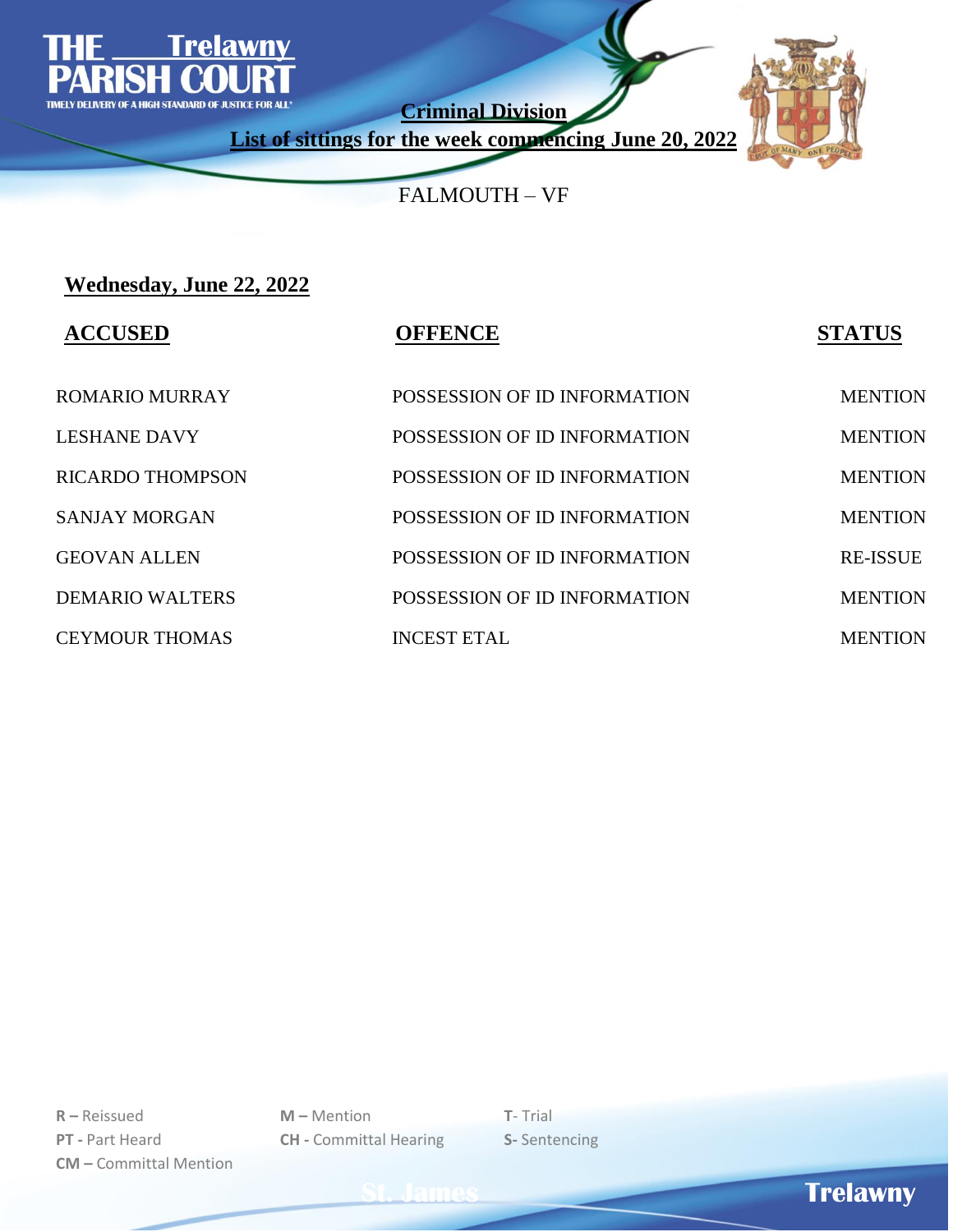

**List of sittings for the week commencing June 20, 2022**



CLARKS TOWN – AH

|--|

| <b>ACCUSED</b>            | <b>OFFENCE</b>         | <b>STATUS</b>  |
|---------------------------|------------------------|----------------|
| TRAVONIQUE NOSWORTHY      |                        |                |
| <b>SHARNETT SCOTT</b>     |                        |                |
| <b>CLEYENNE COOPER</b>    | <b>ASSAULT OB HARM</b> | <b>MENTION</b> |
| <b>TRAVANNA NOSWORTHY</b> |                        |                |
|                           |                        |                |
| <b>HUBERT JAMES</b>       |                        |                |
| <b>SHAMARIE JAMES</b>     | WOUNDING WITH INTENT   | <b>MENTION</b> |

**R –** Reissued **M –** Mention **T**- Trial **PT -** Part Heard **CH -** Committal Hearing **S-** Sentencing **CM –** Committal Mention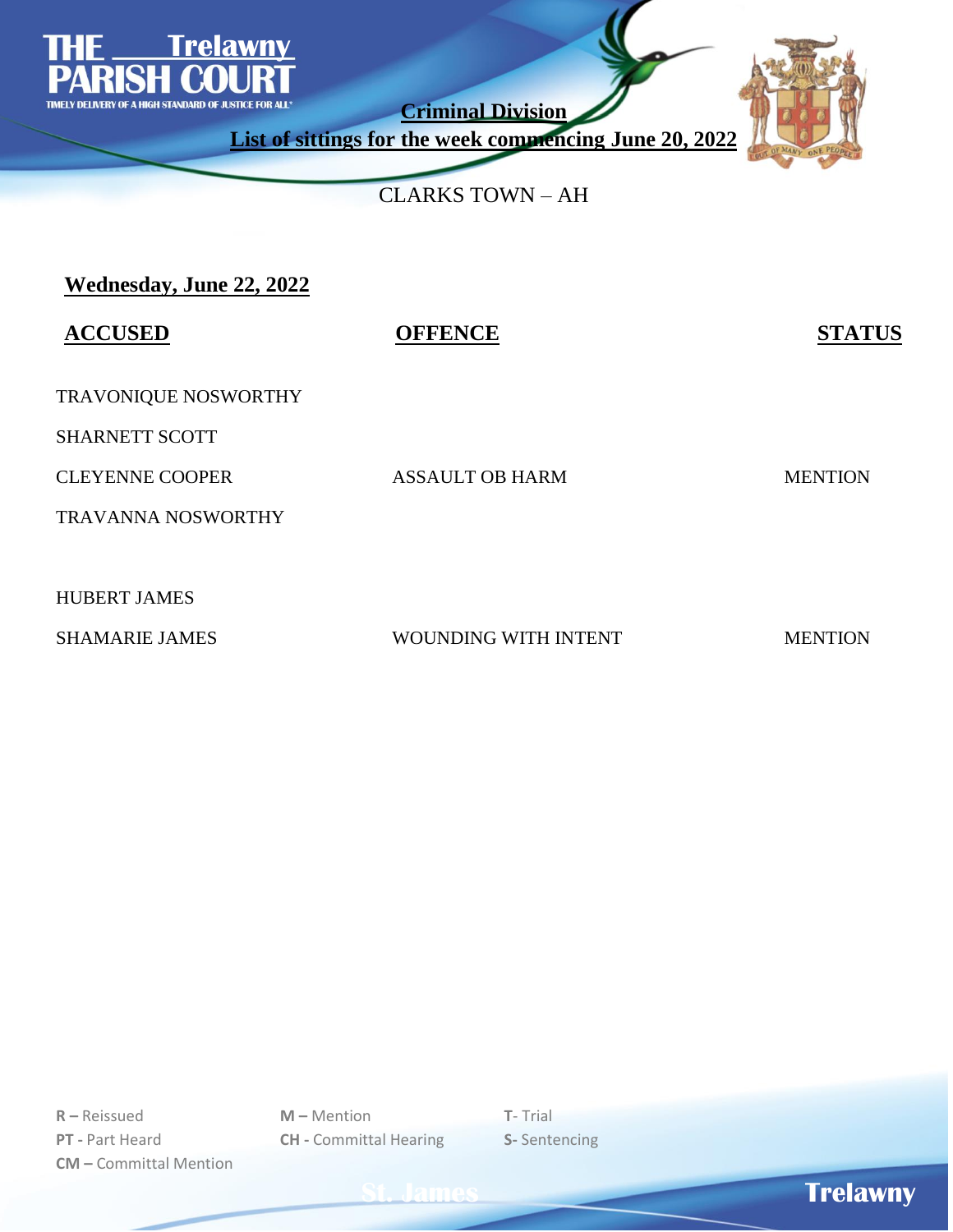

**List of sittings for the week commencing June 20, 2022**



FALMOUTH PETTY SESSION – JP

**Wednesday, June 22, 2022**

| <b>ACCUSED</b>           | <b>OFFENCE</b>               | <b>STATUS</b>   |
|--------------------------|------------------------------|-----------------|
| <b>DONOVAN SHOWERS</b>   | <b>RESISTING ARREST ETAL</b> | <b>MENTION</b>  |
| <b>SHAKIEL JOHNSON</b>   | DISORDERLY CONDUCT           | <b>MENTION</b>  |
| <b>COLLIN SCOTT</b>      | <b>THREAT</b>                | <b>MENTION</b>  |
| <b>CONROY BRAMWELL</b>   | <b>THREAT</b>                | <b>MENTION</b>  |
| <b>KIRK KNUCKLE</b>      | <b>THREAT</b>                | <b>RE-ISSUE</b> |
| <b>LESANDRA REYNOLDS</b> | <b>ABUSIVE LANGUAGE</b>      | <b>MENTION</b>  |
| <b>TERRENCE COUSLEY</b>  | <b>THREAT</b>                | <b>RE-ISSUE</b> |

**R –** Reissued **M –** Mention **T**- Trial **PT -** Part Heard **CH -** Committal Hearing **S-** Sentencing **CM –** Committal Mention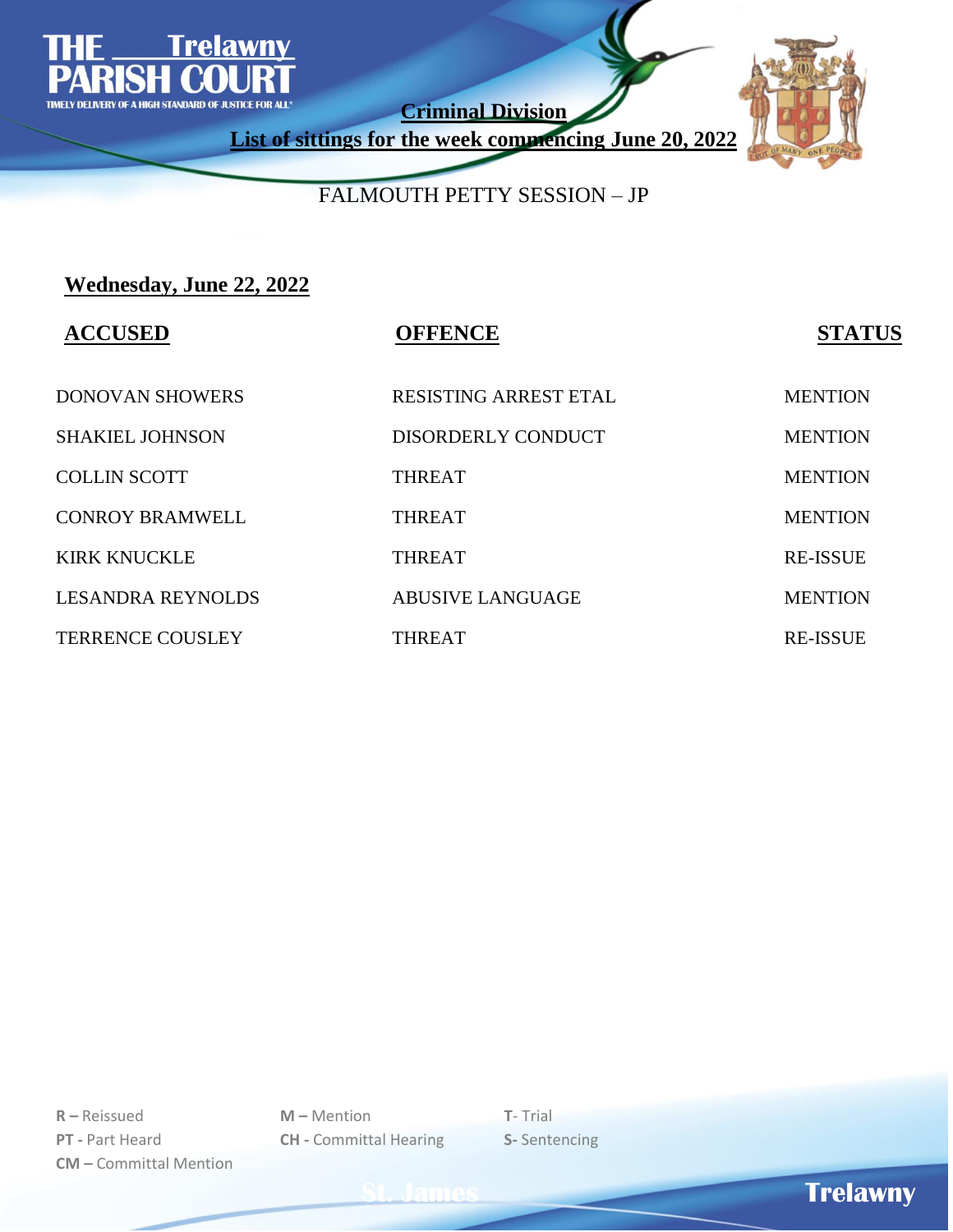

**List of sittings for the week commencing June 20, 2022**



**St. James Trelawny**

ULSTER SPRING – RL

## **Thursday, June 23, 2022**

| <b>ACCUSED</b>           | <b>OFFENCE</b>                           | <b>STATUS</b>     |
|--------------------------|------------------------------------------|-------------------|
| <b>SANJAY WILLIAMS</b>   | <b>RAPE</b>                              | <b>MENTION</b>    |
| <b>WINSTON WILLIAMS</b>  | <b>INCEST</b>                            | <b>MENTION</b>    |
| <b>OSHIN HALL</b>        | <b>BREACH OF CURFEW ORDER</b>            | <b>MENTION</b>    |
| PAULINE FLETCHER-WALLACE | <b>ASSAULT OB HARM</b>                   | <b>PART HEARD</b> |
| <b>HENRY CODLING</b>     | UNLAWFUL WOUNDING                        | <b>MENTION</b>    |
| <b>RAJAE SMITH</b>       | <b>MALICIOUS DESTRUCTION OF PROPERTY</b> | <b>MENTION</b>    |
| <b>AKEEM REYNOLDS</b>    | <b>MALICIOUS DESTRUCTION OF PROPERTY</b> | <b>MENTION</b>    |
| <b>HERMAN GILLINGS</b>   | <b>FAILURE TO PAY G.C.T</b>              | <b>MENTION</b>    |
| <b>OWEN HALL</b>         | <b>ASSAULT OB HARM</b>                   | <b>MENTION</b>    |
| <b>ANTHONY RICHARDS</b>  | <b>ASSAULT OB HARM</b>                   | <b>MENTION</b>    |
| <b>MCKAY LINTON</b>      | UNLAWFUL WOUNDING                        | <b>MENTION</b>    |
| <b>ANTHONY SMITH</b>     | UNLAWFUL WOUNDING                        | <b>MENTION</b>    |
| <b>ZANEO MORELAND</b>    | <b>RESISTING ARREST</b>                  | <b>MENTION</b>    |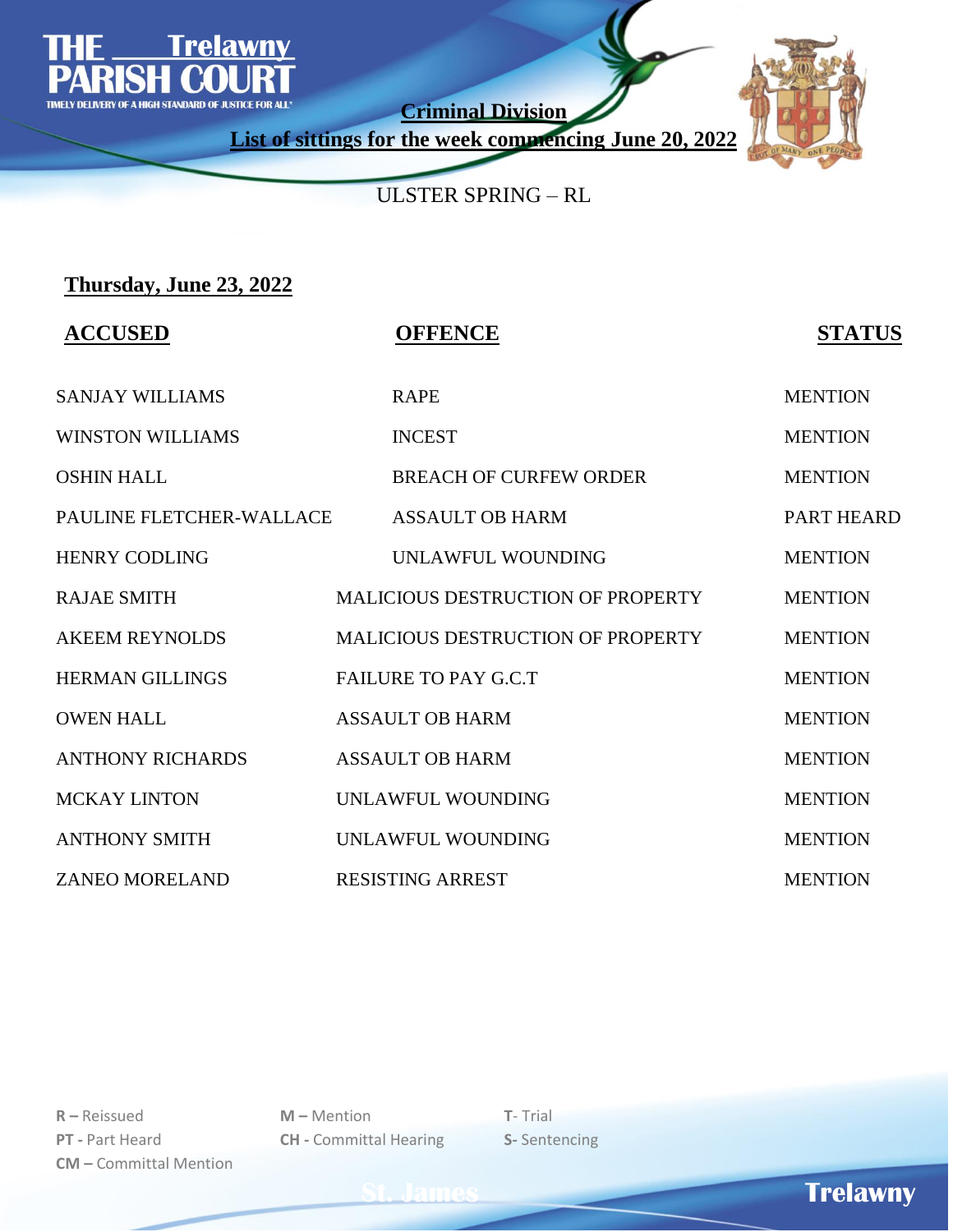

**List of sittings for the week commencing June 20, 2022**



FALMOUTH – VF

| Thursday, June 23, 2022 |  |  |
|-------------------------|--|--|
|                         |  |  |

| <b>ACCUSED</b>         | <b>OFFENCE</b>                    | <b>STATUS</b>            |
|------------------------|-----------------------------------|--------------------------|
| <b>SADE MILLER</b>     |                                   |                          |
| <b>ALINIA MILLER</b>   | <b>ASSAULT O.G.B HARM</b>         | <b>MENTION</b>           |
|                        |                                   |                          |
| <b>JUNIOR HARRISON</b> |                                   |                          |
| <b>KERONE BROWN</b>    |                                   |                          |
| <b>MILTON DAVIS</b>    | <b>SIMPLE LARCENY</b>             | <b>MENTION</b>           |
|                        |                                   |                          |
| <b>CARLOS HINES</b>    | <b>SEX WITH A PERSON UNDER 16</b> | <b>COMMITTAL HEARING</b> |
| <b>ODANE LEWIS</b>     | POSSESSION OF ID INFORMATION      | <b>MENTION</b>           |
|                        |                                   |                          |

**R –** Reissued **M –** Mention **T**- Trial **PT -** Part Heard **CH -** Committal Hearing **S-** Sentencing **CM –** Committal Mention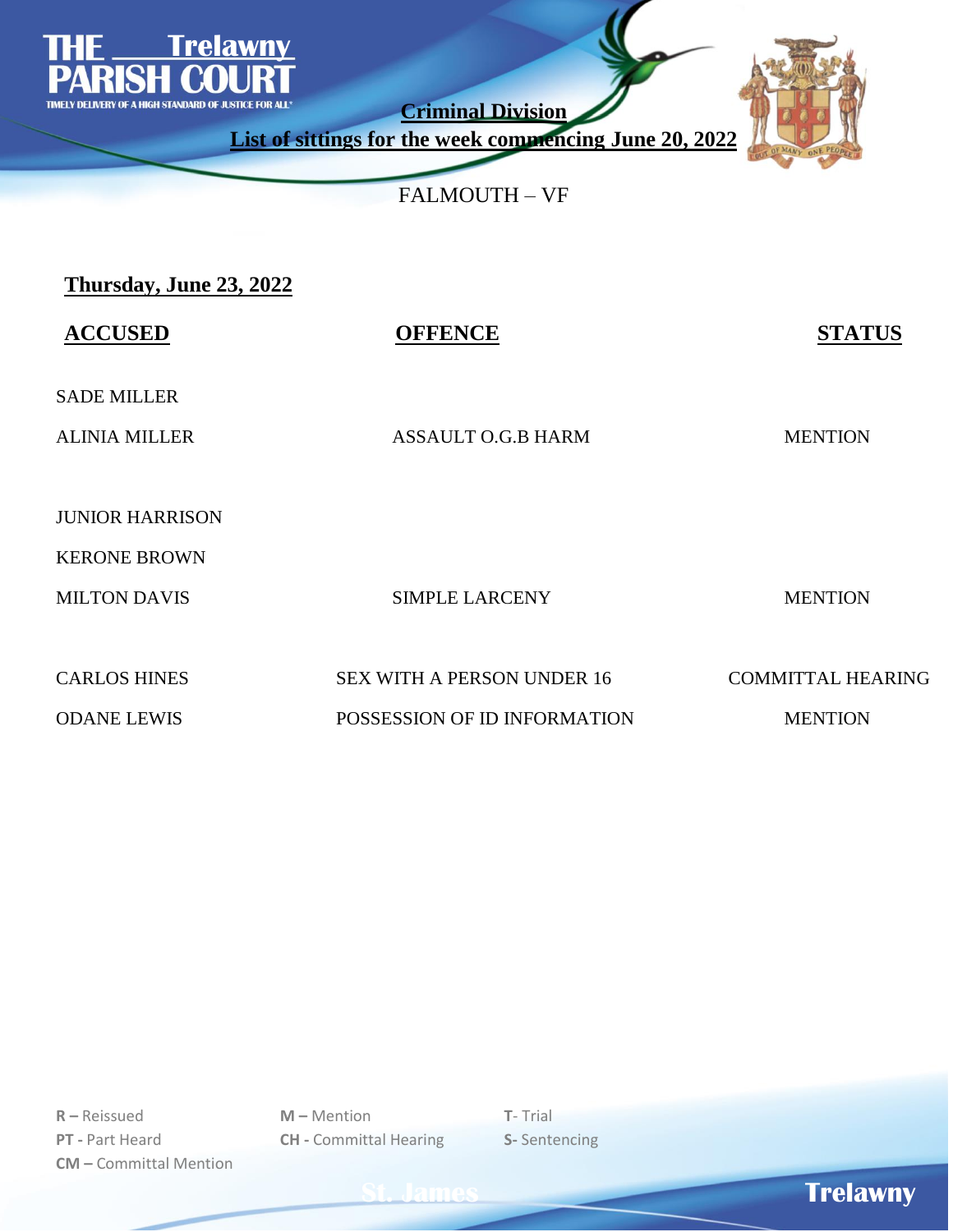

**List of sittings for the week commencing June 20, 2022**



CLARKS TOWN – VF

**Friday, June 24, 2022**

**ACCUSED OFFENCE STATUS**

ANDREW LINTON UNLAWFUL WOUNDING PART HEARD

DALTON REID ASSAULT OB HARM TRIAL

**R –** Reissued **M –** Mention **T**- Trial **PT -** Part Heard **CH -** Committal Hearing **S-** Sentencing **CM –** Committal Mention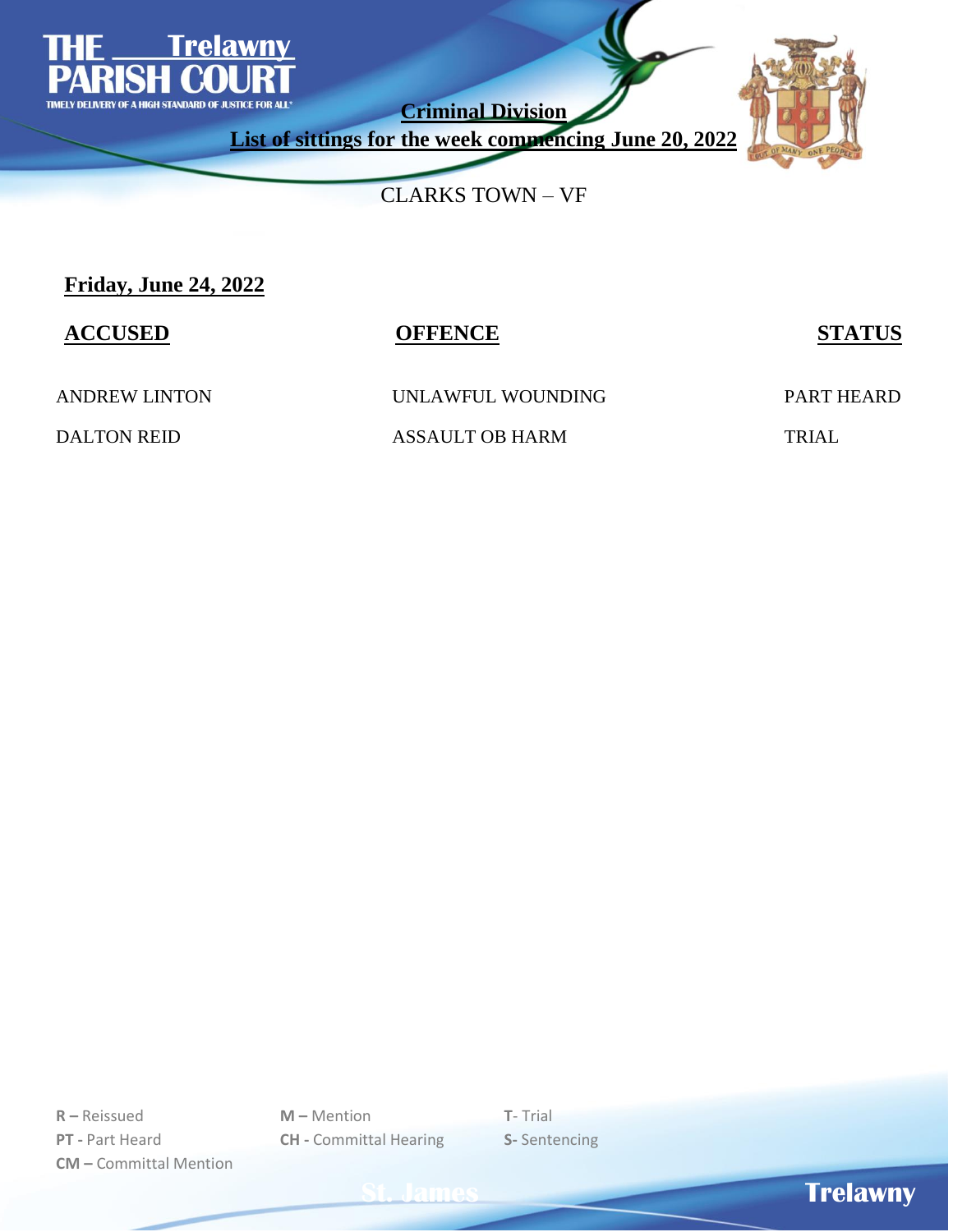

**List of sittings for the week commencing June 20, 2022**



CLARKS TOWN – RL

**Friday, June 24, 2022**

**ACCUSED OFFENCE STATUS**

JARREL JAMES HOUSE BREAKING WITH INTENT MENTION

**R –** Reissued **M –** Mention **T**- Trial **PT -** Part Heard **CH -** Committal Hearing **S-** Sentencing **CM –** Committal Mention